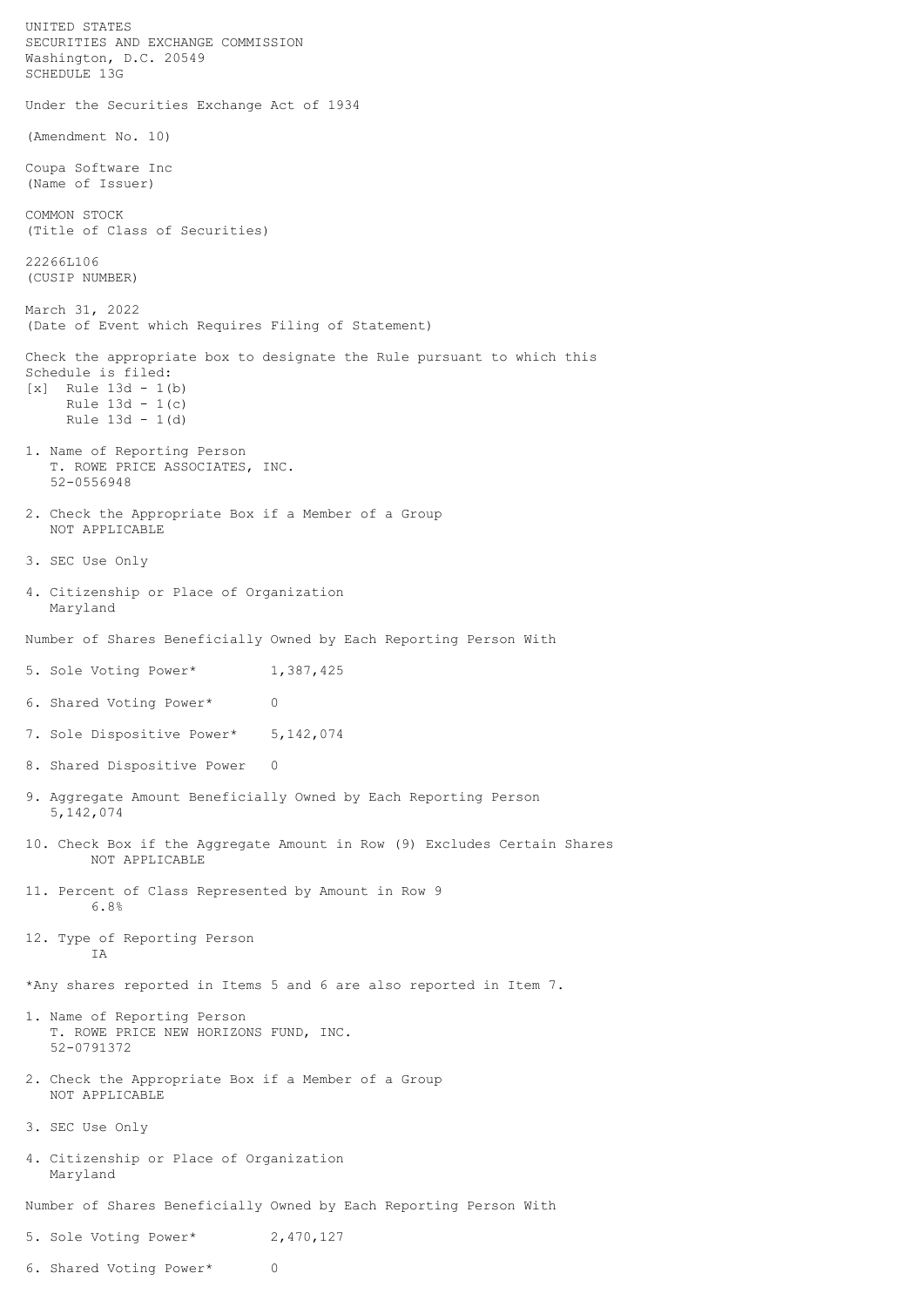7. Sole Dispositive Power\* 8. Shared Dispositive Power 0 9. Aggregate Amount Beneficially Owned by Each Reporting Person 2,470,127 10. Check Box if the Aggregate Amount in Row (9) Excludes Certain Shares NOT APPLICABLE 11. Percent of Class Represented by Amount in Row 9 3.2% 12. Type of Reporting Person  $TVI$ \*Any shares reported in Items 5 and 6 are also reported in Item 7. Item 1(a) Name of Issuer: Coupa Software Inc Item 1(b) Address of Issuer's Principal Executive Offices: 1855 S. GRANT STREET, SAN MATEO, CALIFORNIA 94402 Item 2(a) Name of Person(s) Filing: (1) T. ROWE PRICE ASSOCIATES, INC. ("Price Associates") (2) T. ROWE PRICE NEW HORIZONS FUND, INC. X Attached as Exhibit A is a copy of an agreement between the Persons Filing (as specified hereinabove) that this Schedule 13G is being filed on behalf of each of them. Item 2(b) Address of Principal Business Office: 100 E. Pratt Street, Baltimore, MD 21202 Item 2(c) Citizenship or Place of Organization: (1) Maryland (2) Maryland Item 2(d) Title of Class of Securities: COMMON STOCK Item 2(e) Cusip Number: 22266L106 Item 3: The person filing this Schedule 13G is an: X Investment Adviser registered under Section 203 of the Investment Advisers Act of 1940 X Investment Company registered under Section 8 of the Investment Company Act of 1940 Item 4: Reference is made to Items 5-11 on the preceding pages of this Schedule 13G. Item 5: Ownership of Five Percent or Less of a Class This statement is being filed to report the fact that, as of the date of this report, T. ROWE PRICE NEW HORIZONS FUND, INC. has ceased to be the beneficial owner of more than five percent of the class of securities. This Item 5 is not applicable with respect to Price Associates. Item 6: Ownership of More than Five Percent on Behalf of Another Person (1) Price Associates does not serve as custodian of the assets of any of its clients; accordingly, in each instance only the client or the client's custodian or trustee bank has the right to receive dividends paid with respect to, and proceeds from the sale of, such securities. The ultimate power to direct the receipt of dividends paid with respect to, and the proceeds from the sale of, such securities, is vested in the individual and institutional clients which Price Associates serves as investment adviser. Any and all discretionary authority which has been delegated to Price Associates may be revoked in whole or in part at any time.

> Except as may be indicated if this is a joint filing with one of the registered investment companies sponsored by Price Associates which it also serves as investment adviser ("T. Rowe Price Funds"), not more than 5% of the class of such securities is owned by any one client subject to the investment advice of Price Associates.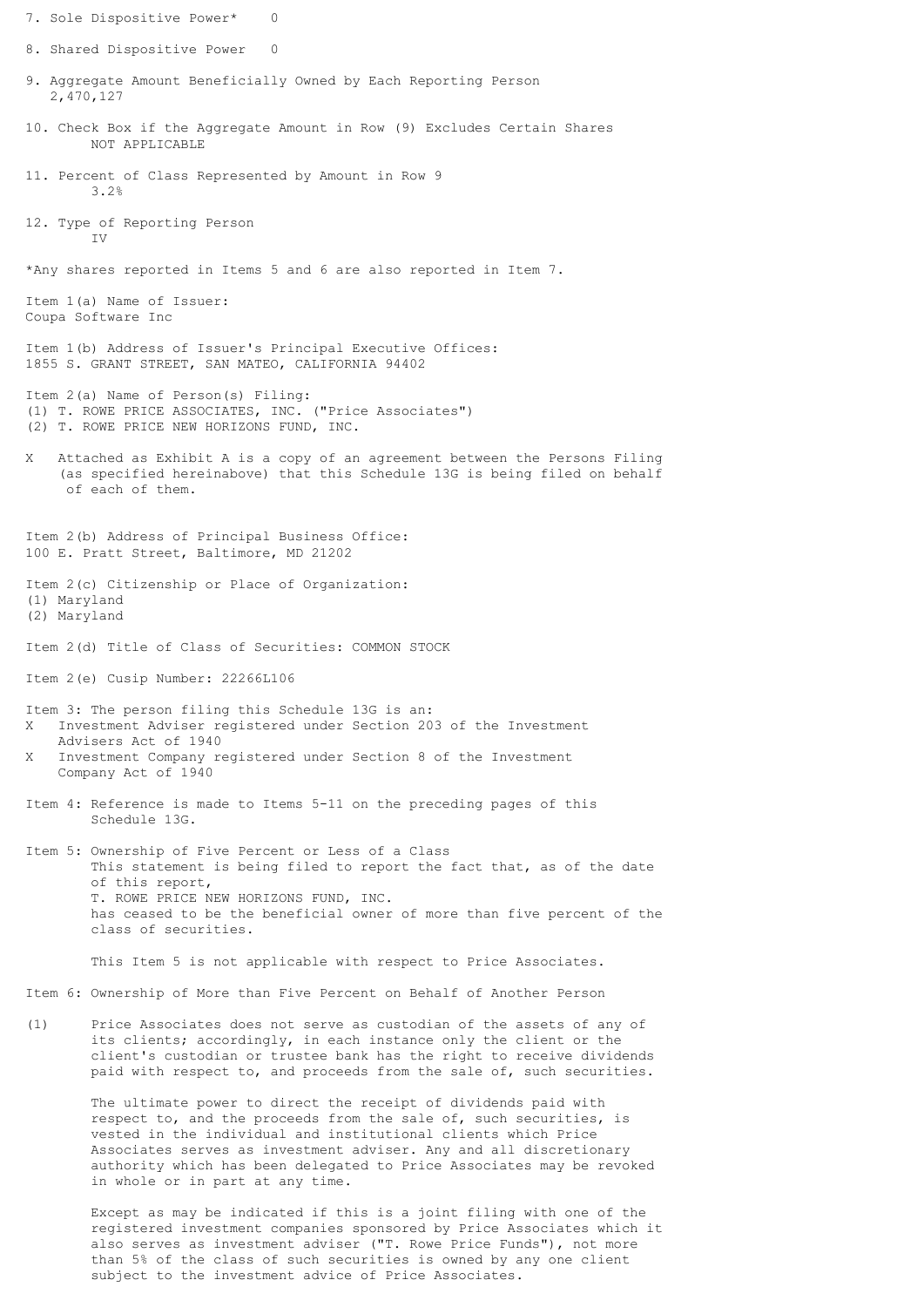- (2) With respect to securities owned by any one of the T. Rowe Price Funds, only the custodian for each of such Funds, has the right to receive dividends paid with respect to, and proceeds from the sale of, such securities. No other person is known to have such right, except that the shareholders of each such Fund participate proportionately in any dividends and distributions so paid.
- Item 7: Identification and Classification of the Subsidiary Which Acquired the Security Being Reported on By the Parent Holding Company. Not Applicable
- Item 8: Identification and Classification of Members of the Group Not Applicable
- Item 9: Notice of Dissolution of Group Not Applicable
- Item 10: Certification

 By signing below I certify that, to the best of my knowledge and belief, the securities referred to above were acquired in the ordinary course of business and were not acquired and are not held for the purpose of or with the effect of changing or influencing the control of the issuer of the securities and were not acquired and are not held in connection with or as a participant in any transaction having that purpose or effect. T. Rowe Price Associates, Inc. hereby declares and affirms that the filing of Schedule 13G shall not be construed as an admission that Price Associates is the beneficial owner of the securities referred to, which beneficial ownership is expressly denied.

Signature.

 After reasonable inquiry and to the best of my knowledge and belief, I certify that the information set forth in this statement is true, complete and correct.

T. ROWE PRICE ASSOCIATES, INC. Date: April 11, 2022 Signature: /s/ David Oestreicher Name & Title: David Oestreicher, Executive Vice President

T. ROWE PRICE NEW HORIZONS FUND, INC. Date: April 11, 2022 Signature: /s/ David Oestreicher Name & Title: David Oestreicher, Executive Vice President

03/31/2022

EXHIBIT A AGREEMENT JOINT FILING OF SCHEDULE 13G

Price Associates, Inc. (an investment adviser registered under the Investment Advisers Act of 1940), and T. ROWE PRICE NEW HORIZONS FUND, INC., all of which are Maryland corporations, hereby agree to file jointly the statement on Schedule 13G to which this Agreement is attached, and any amendments thereto which may be deemed necessary, pursuant to Regulation 13D-G under the Securities Exchange Act of 1934.

It is understood and agreed that each of the parties hereto is responsible for the timely filing of such statement and any amendments thereto, and for the completeness and accuracy of the information concerning such party contained therein, but such party is not responsible for the completeness or accuracy of information concerning the other party unless such party knows or has reason to believe that such information is inaccurate.

It is understood and agreed that a copy of this Agreement shall be attached as an exhibit to the statement on Schedule 13G, and any amendments hereto, filed on behalf of each of the parties hereto.